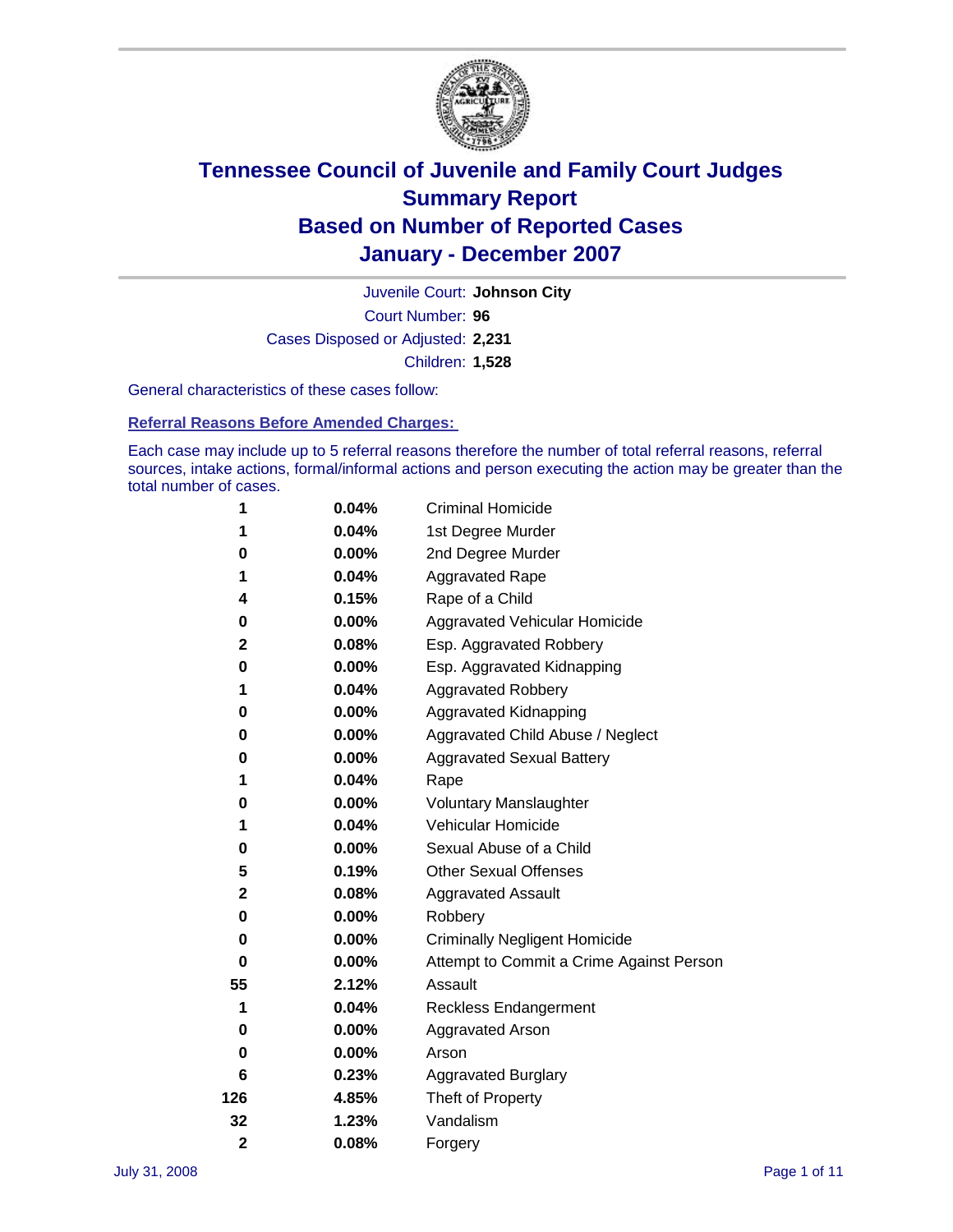

Court Number: **96** Juvenile Court: **Johnson City** Cases Disposed or Adjusted: **2,231** Children: **1,528**

#### **Referral Reasons Before Amended Charges:**

Each case may include up to 5 referral reasons therefore the number of total referral reasons, referral sources, intake actions, formal/informal actions and person executing the action may be greater than the total number of cases.

| 0           | 0.00%    | <b>Worthless Checks</b>                                     |
|-------------|----------|-------------------------------------------------------------|
| 4           | 0.15%    | Illegal Possession / Fraudulent Use of Credit / Debit Cards |
| 17          | 0.65%    | <b>Burglary</b>                                             |
| 1           | 0.04%    | Unauthorized Use of a Vehicle                               |
| 0           | 0.00%    | <b>Cruelty to Animals</b>                                   |
| 4           | 0.15%    | Sale of Controlled Substances                               |
| 23          | 0.89%    | <b>Other Drug Offenses</b>                                  |
| 20          | 0.77%    | Possession of Controlled Substances                         |
| $\mathbf 0$ | $0.00\%$ | <b>Criminal Attempt</b>                                     |
| 1           | 0.04%    | Carrying Weapons on School Property                         |
| $\mathbf 2$ | 0.08%    | Unlawful Carrying / Possession of a Weapon                  |
| 5           | 0.19%    | <b>Evading Arrest</b>                                       |
| 0           | 0.00%    | Escape                                                      |
| 5           | 0.19%    | Driving Under Influence (DUI)                               |
| 32          | 1.23%    | Possession / Consumption of Alcohol                         |
| 3           | 0.12%    | Resisting Stop, Frisk, Halt, Arrest or Search               |
| 0           | 0.00%    | <b>Aggravated Criminal Trespass</b>                         |
| 4           | 0.15%    | Harassment                                                  |
| 0           | 0.00%    | Failure to Appear                                           |
| $\mathbf 2$ | 0.08%    | Filing a False Police Report                                |
| 5           | 0.19%    | Criminal Impersonation                                      |
| 19          | 0.73%    | <b>Disorderly Conduct</b>                                   |
| 6           | 0.23%    | <b>Criminal Trespass</b>                                    |
| 6           | 0.23%    | <b>Public Intoxication</b>                                  |
|             | 0.04%    | Gambling                                                    |
| 671         | 25.85%   | Traffic                                                     |
| 7           | 0.27%    | <b>Local Ordinances</b>                                     |
| 1           | 0.04%    | Violation of Wildlife Regulations                           |
| 41          | 1.58%    | Contempt of Court                                           |
| 129         | 4.97%    | Violation of Probation                                      |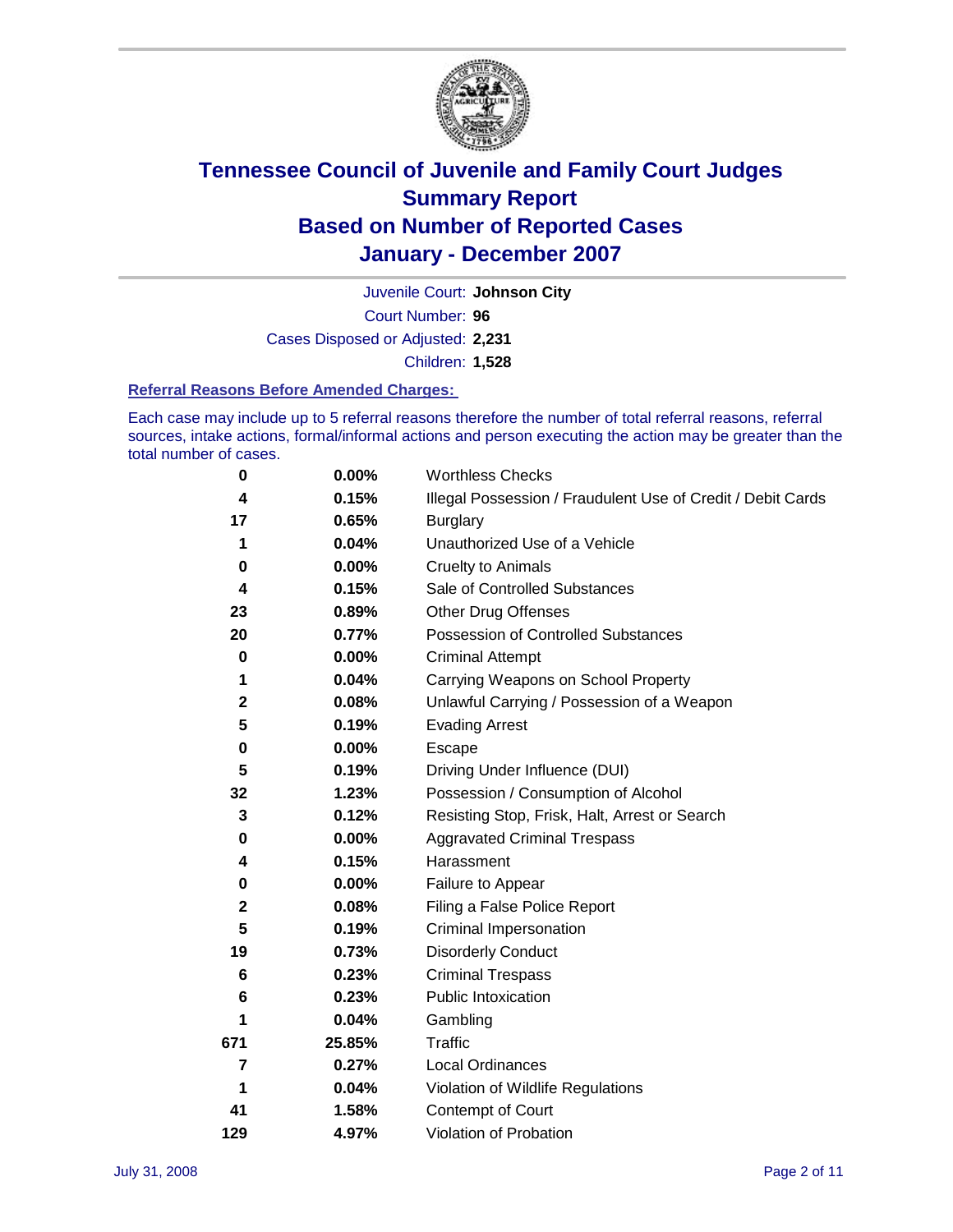

Court Number: **96** Juvenile Court: **Johnson City** Cases Disposed or Adjusted: **2,231** Children: **1,528**

#### **Referral Reasons Before Amended Charges:**

Each case may include up to 5 referral reasons therefore the number of total referral reasons, referral sources, intake actions, formal/informal actions and person executing the action may be greater than the total number of cases.

| 2,596        | 100.00%  | <b>Total Referrals</b>                 |
|--------------|----------|----------------------------------------|
| 7            | 0.27%    | Other                                  |
| 0            | 0.00%    | <b>Consent to Marry</b>                |
| 116          | 4.47%    | <b>Request for Medical Treatment</b>   |
| 250          | 9.63%    | <b>Child Support</b>                   |
| 60           | 2.31%    | Paternity / Legitimation               |
| 11           | 0.42%    | Visitation                             |
| 72           | 2.77%    | Custody                                |
| 77           | 2.97%    | <b>Foster Care Review</b>              |
| 1            | 0.04%    | <b>Administrative Review</b>           |
| 462          | 17.80%   | <b>Judicial Review</b>                 |
| 0            | $0.00\%$ | Violation of Informal Adjustment       |
| 14           | 0.54%    | <b>Violation of Pretrial Diversion</b> |
| 23           | 0.89%    | <b>Termination of Parental Rights</b>  |
| 119          | 4.58%    | Dependency / Neglect                   |
| $\bf{0}$     | 0.00%    | <b>Physically Abused Child</b>         |
| 0            | 0.00%    | <b>Sexually Abused Child</b>           |
| 0            | 0.00%    | Violation of Curfew                    |
| 1            | 0.04%    | Violation of a Valid Court Order       |
| 12           | 0.46%    | Possession of Tobacco Products         |
| $\mathbf{2}$ | 0.08%    | Out-of-State Runaway                   |
| 10           | 0.39%    | In-State Runaway                       |
| 85           | 3.27%    | Truancy                                |
| 16           | 0.62%    | Unruly Behavior                        |
| 8            | 0.31%    | Violation of Aftercare                 |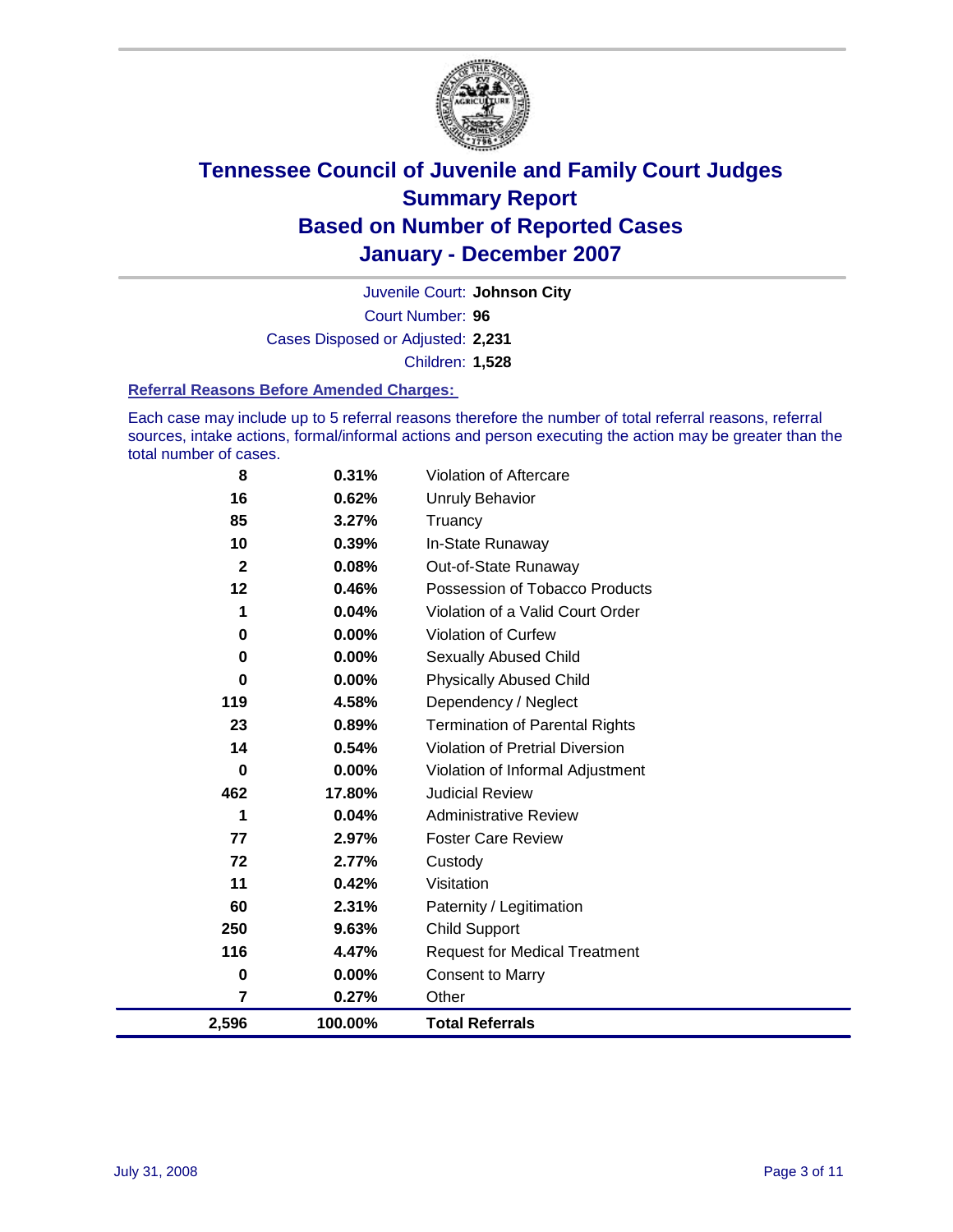

Court Number: **96** Juvenile Court: **Johnson City** Cases Disposed or Adjusted: **2,231** Children: **1,528**

### **Referral Sources: 1**

| 2,596        | 100.00% | <b>Total Referral Sources</b>     |
|--------------|---------|-----------------------------------|
| $\mathbf 2$  | 0.08%   | Other                             |
| 0            | 0.00%   | Unknown                           |
| 116          | 4.47%   | Hospital                          |
| 276          | 10.63%  | Child & Parent                    |
| 97           | 3.74%   | Victim                            |
| 24           | 0.92%   | <b>Other Court</b>                |
| 8            | 0.31%   | Social Agency                     |
| 334          | 12.87%  | <b>Court Staff</b>                |
| 1            | 0.04%   | <b>District Attorney's Office</b> |
| 3            | 0.12%   | <b>Other State Department</b>     |
| 463          | 17.84%  | <b>DCS</b>                        |
| $\mathbf{2}$ | 0.08%   | <b>CSA</b>                        |
| 107          | 4.12%   | School                            |
| 5            | 0.19%   | Self                              |
| 92           | 3.54%   | Relatives                         |
| 102          | 3.93%   | Parents                           |
|              | 37.13%  | Law Enforcement                   |
|              | 964     |                                   |

### **Age of Child at Referral: 2**

| 1.528 | 100.00%               | <b>Total Child Count</b> |
|-------|-----------------------|--------------------------|
|       | 0.00%<br>0            | Unknown / Not Reported   |
|       | 0.13%<br>$\mathbf{2}$ | Ages 19 and Over         |
|       | 401<br>26.24%         | Ages 17 through 18       |
|       | 434<br>28.40%         | Ages 15 through 16       |
|       | 9.42%<br>144          | Ages 13 through 14       |
|       | 5.24%<br>80           | Ages 11 through 12       |
|       | 467<br>30.56%         | Ages 10 and Under        |
|       |                       |                          |

<sup>1</sup> If different than number of Referral Reasons (2596), verify accuracy of your court's data.

<sup>2</sup> One child could be counted in multiple categories, verify accuracy of your court's data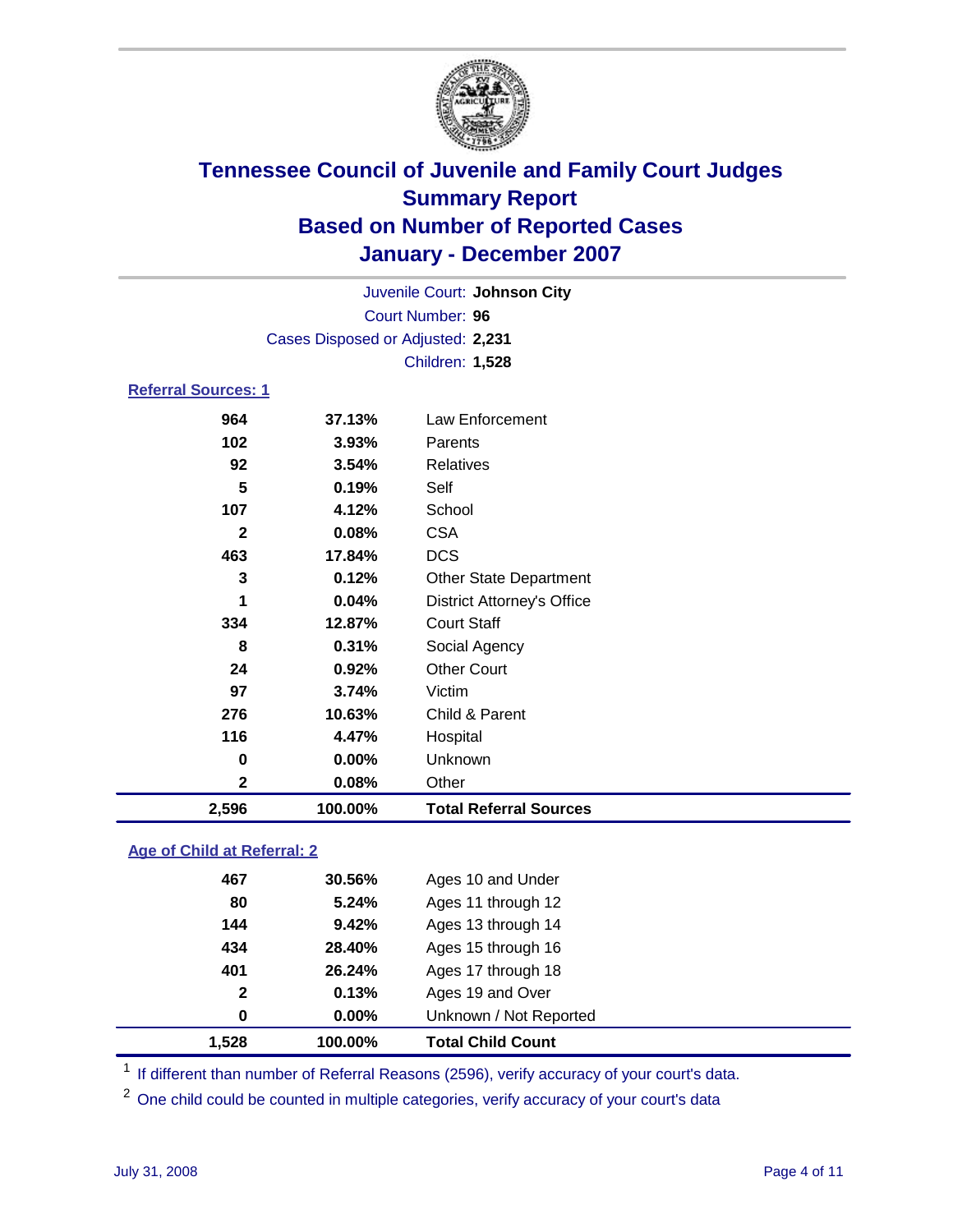

| Juvenile Court: Johnson City            |                                   |                          |  |  |
|-----------------------------------------|-----------------------------------|--------------------------|--|--|
| Court Number: 96                        |                                   |                          |  |  |
|                                         | Cases Disposed or Adjusted: 2,231 |                          |  |  |
|                                         |                                   | Children: 1,528          |  |  |
| Sex of Child: 1                         |                                   |                          |  |  |
| 835                                     | 54.65%                            | Male                     |  |  |
| 689                                     | 45.09%                            | Female                   |  |  |
| 4                                       | 0.26%                             | Unknown                  |  |  |
| 1,528                                   | 100.00%                           | <b>Total Child Count</b> |  |  |
| Race of Child: 1                        |                                   |                          |  |  |
| 1,198                                   | 78.40%                            | White                    |  |  |
| 169                                     | 11.06%                            | African American         |  |  |
| $\mathbf 0$                             | 0.00%                             | Native American          |  |  |
| 1                                       | 0.07%                             | Asian                    |  |  |
| 111                                     | 7.26%                             | Mixed                    |  |  |
| 49                                      | 3.21%                             | Unknown                  |  |  |
| 1,528                                   | 100.00%                           | <b>Total Child Count</b> |  |  |
| <b>Hispanic Origin: 1</b>               |                                   |                          |  |  |
| 54                                      | 3.53%                             | Yes                      |  |  |
| 1,431                                   | 93.65%                            | <b>No</b>                |  |  |
| 43                                      | 2.81%                             | Unknown                  |  |  |
| 1,528                                   | 100.00%                           | <b>Total Child Count</b> |  |  |
| <b>School Enrollment of Children: 1</b> |                                   |                          |  |  |
| 1,173                                   | 76.77%                            | Yes                      |  |  |
| 298                                     | 19.50%                            | <b>No</b>                |  |  |
| 57                                      | 3.73%                             | Unknown                  |  |  |
| 1,528                                   | 100.00%                           | <b>Total Child Count</b> |  |  |

 $1$  One child could be counted in multiple categories, verify accuracy of your court's data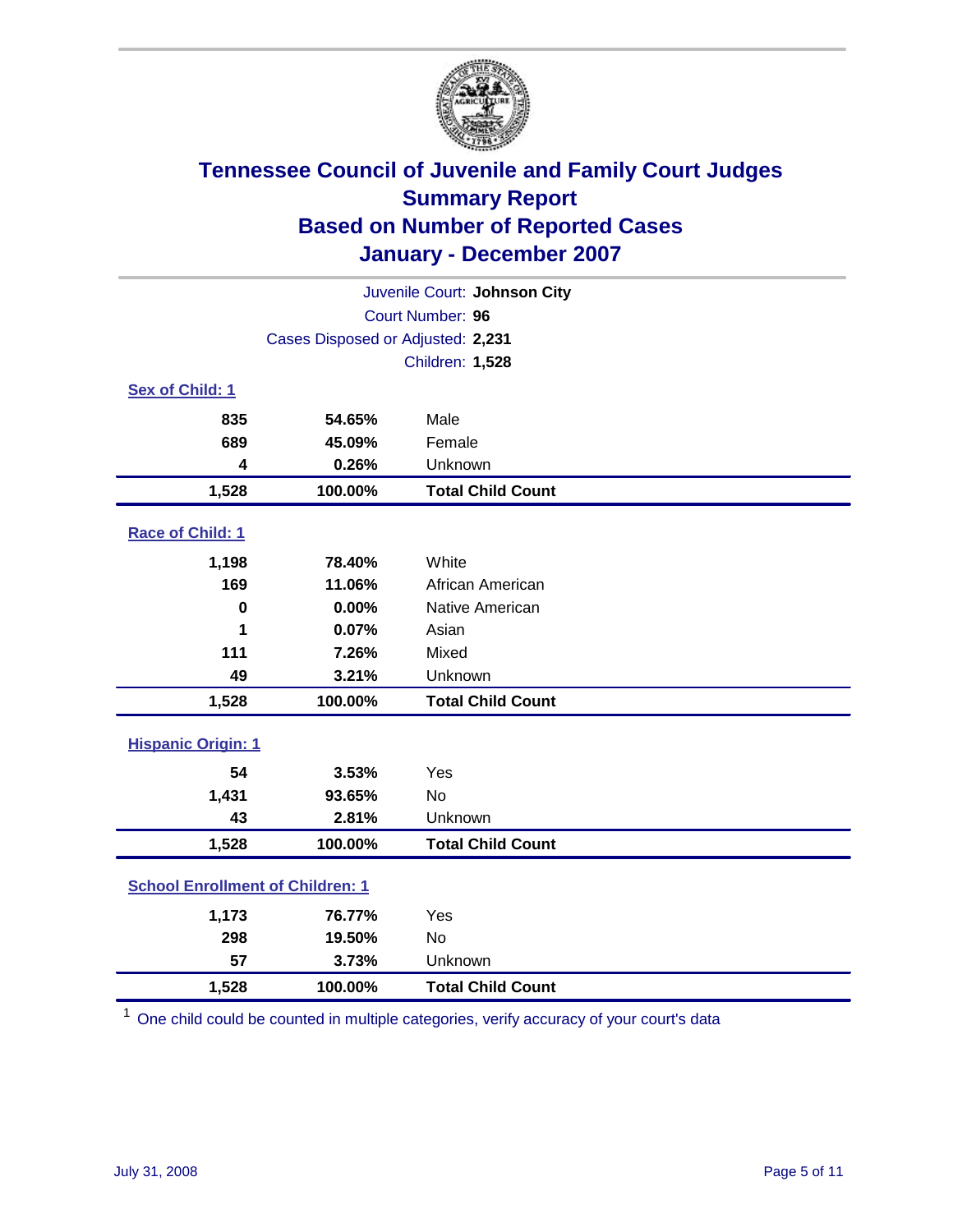

Court Number: **96** Juvenile Court: **Johnson City** Cases Disposed or Adjusted: **2,231** Children: **1,528**

### **Living Arrangement of Child at Time of Referral: 1**

| 1,528 | 100.00%  | <b>Total Child Count</b>     |
|-------|----------|------------------------------|
| 8     | 0.52%    | Other                        |
| 109   | 7.13%    | <b>Unknown</b>               |
| 15    | $0.98\%$ | Independent                  |
| 1     | 0.07%    | In an Institution            |
| 10    | $0.65\%$ | In a Residential Center      |
| 6     | $0.39\%$ | In a Group Home              |
| 84    | 5.50%    | With Foster Family           |
| 14    | 0.92%    | With Adoptive Parents        |
| 149   | 9.75%    | <b>With Relatives</b>        |
| 95    | 6.22%    | <b>With Father</b>           |
| 527   | 34.49%   | With Mother                  |
| 53    | 3.47%    | With Mother and Stepfather   |
| 20    | $1.31\%$ | With Father and Stepmother   |
| 437   | 28.60%   | With Both Biological Parents |
|       |          |                              |

#### **Type of Detention: 2**

| 2,231 | 100.00%  | <b>Total Detention Count</b> |
|-------|----------|------------------------------|
| 0     | $0.00\%$ | Other                        |
| 2,122 | 95.11%   | Does Not Apply               |
| 0     | $0.00\%$ | <b>Unknown</b>               |
| 103   | 4.62%    | <b>Psychiatric Hospital</b>  |
| 0     | 0.00%    | Jail - No Separation         |
| 0     | $0.00\%$ | Jail - Partial Separation    |
| 0     | $0.00\%$ | Jail - Complete Separation   |
| 6     | 0.27%    | Juvenile Detention Facility  |
| 0     | $0.00\%$ | Non-Secure Placement         |
|       |          |                              |

<sup>1</sup> One child could be counted in multiple categories, verify accuracy of your court's data

<sup>2</sup> If different than number of Cases (2231) verify accuracy of your court's data.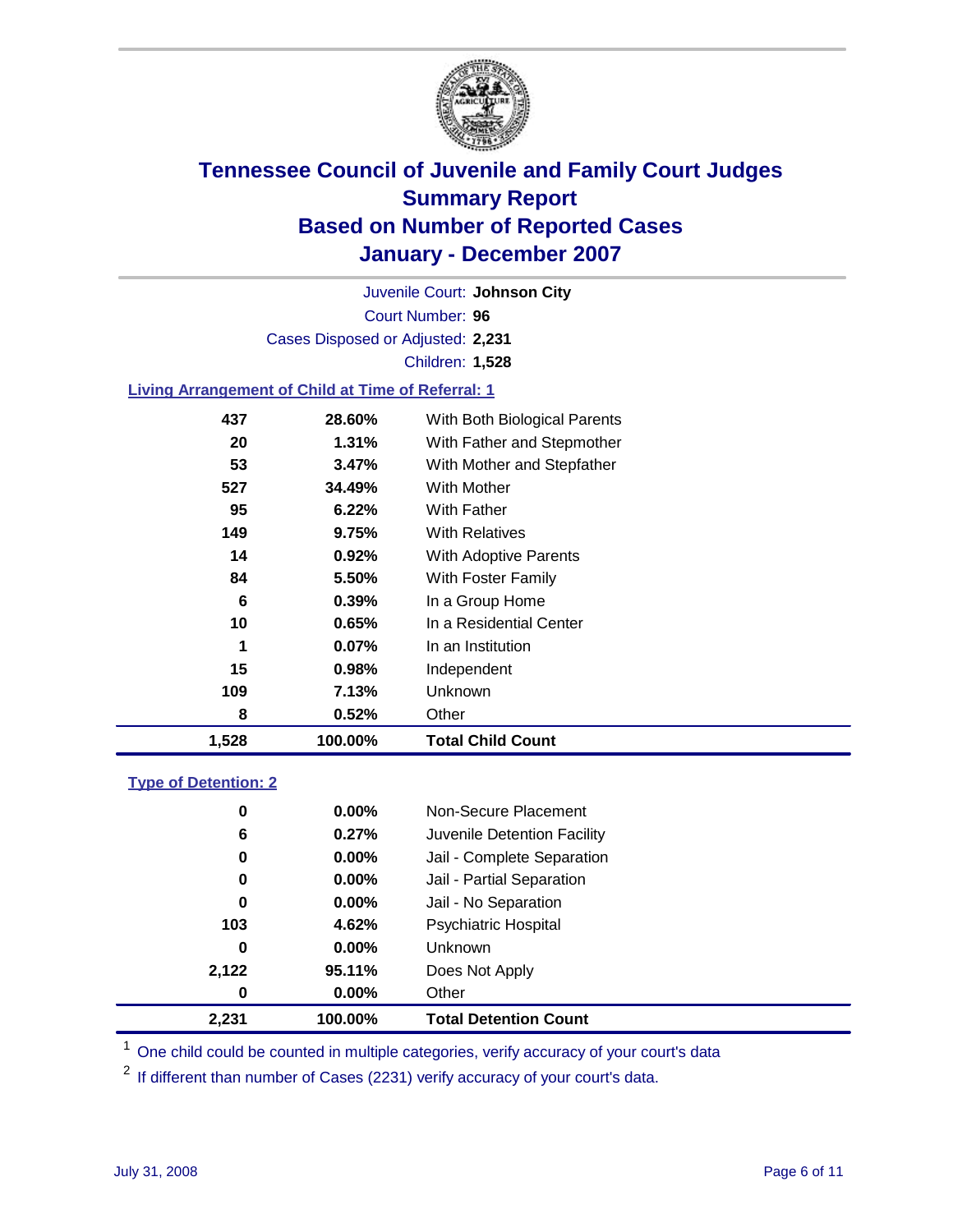

|                                                    | Juvenile Court: Johnson City      |                                      |  |  |  |
|----------------------------------------------------|-----------------------------------|--------------------------------------|--|--|--|
|                                                    | Court Number: 96                  |                                      |  |  |  |
|                                                    | Cases Disposed or Adjusted: 2,231 |                                      |  |  |  |
|                                                    |                                   | Children: 1,528                      |  |  |  |
| <b>Placement After Secure Detention Hearing: 1</b> |                                   |                                      |  |  |  |
| 106                                                | 4.75%                             | Returned to Prior Living Arrangement |  |  |  |
| 7                                                  | 0.31%                             | Juvenile Detention Facility          |  |  |  |
| $\bf{0}$                                           | 0.00%                             | Jail                                 |  |  |  |
| 1                                                  | 0.04%                             | Shelter / Group Home                 |  |  |  |
| 0                                                  | 0.00%                             | <b>Foster Family Home</b>            |  |  |  |
| $\bf{0}$                                           | 0.00%                             | Psychiatric Hospital                 |  |  |  |
| 0                                                  | 0.00%                             | Unknown / Not Reported               |  |  |  |
| 2,117                                              | 94.89%                            | Does Not Apply                       |  |  |  |
| 0                                                  | 0.00%                             | Other                                |  |  |  |
| 2,231                                              | 100.00%                           | <b>Total Placement Count</b>         |  |  |  |
|                                                    |                                   |                                      |  |  |  |
| <b>Intake Actions: 2</b>                           |                                   |                                      |  |  |  |
| 997                                                | 38.41%                            | <b>Petition Filed</b>                |  |  |  |
| 409                                                | 15.76%                            | <b>Motion Filed</b>                  |  |  |  |
| 665                                                | 25.62%                            | <b>Citation Processed</b>            |  |  |  |
| 1                                                  | 0.04%                             | Notification of Paternity Processed  |  |  |  |
| 428                                                | 16.49%                            | Scheduling of Judicial Review        |  |  |  |
| 12                                                 | 0.46%                             | Scheduling of Administrative Review  |  |  |  |
| 82                                                 | 3.16%                             | Scheduling of Foster Care Review     |  |  |  |
| $\bf{0}$                                           | 0.00%                             | Unknown                              |  |  |  |
| 0                                                  | 0.00%                             | Does Not Apply                       |  |  |  |
| $\mathbf 2$                                        | 0.08%                             | Other                                |  |  |  |
| 2,596                                              | 100.00%                           | <b>Total Intake Count</b>            |  |  |  |

<sup>1</sup> If different than number of Cases (2231) verify accuracy of your court's data.

<sup>2</sup> If different than number of Referral Reasons (2596), verify accuracy of your court's data.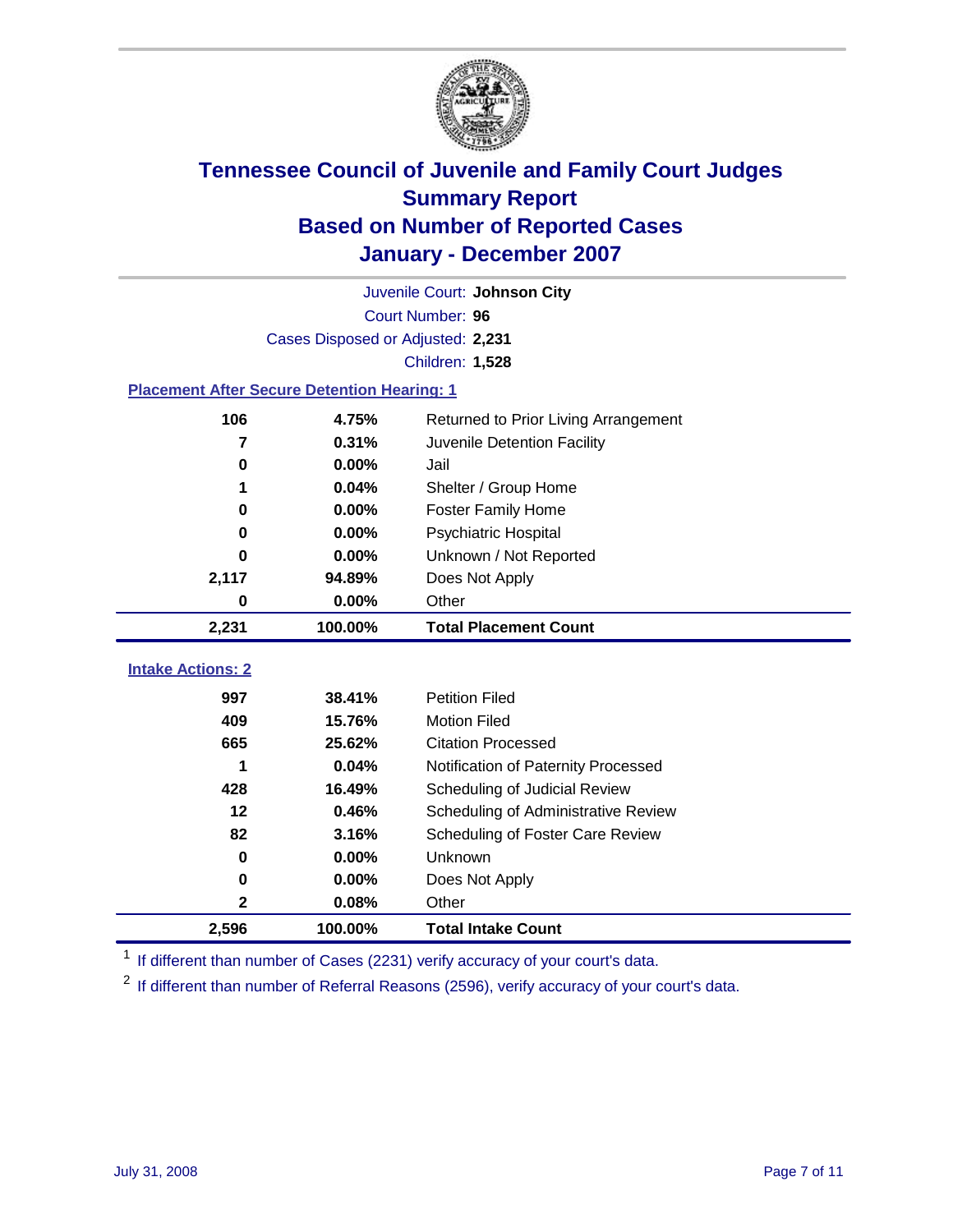

Court Number: **96** Juvenile Court: **Johnson City** Cases Disposed or Adjusted: **2,231** Children: **1,528**

### **Last Grade Completed by Child: 1**

| 258            | 16.88%  | Too Young for School     |
|----------------|---------|--------------------------|
| 23             | 1.51%   | Preschool                |
| 28             | 1.83%   | Kindergarten             |
| 18             | 1.18%   | 1st Grade                |
| 13             | 0.85%   | 2nd Grade                |
| 14             | 0.92%   | 3rd Grade                |
| 12             | 0.79%   | 4th Grade                |
| 21             | 1.37%   | 5th Grade                |
| 35             | 2.29%   | 6th Grade                |
| 39             | 2.55%   | 7th Grade                |
| 81             | 5.30%   | 8th Grade                |
| 121            | 7.92%   | 9th Grade                |
| 223            | 14.59%  | 10th Grade               |
| 203            | 13.29%  | 11th Grade               |
| 37             | 2.42%   | 12th Grade               |
| 1              | 0.07%   | Non-Graded Special Ed    |
| $\overline{7}$ | 0.46%   | <b>GED</b>               |
| 30             | 1.96%   | Graduated                |
| 1              | 0.07%   | Never Attended School    |
| 358            | 23.43%  | Unknown                  |
| 5              | 0.33%   | Other                    |
| 1,528          | 100.00% | <b>Total Child Count</b> |

### **Enrolled in Special Education: 1**

| 1,528        | 100.00%            | <b>Total Child Count</b> |
|--------------|--------------------|--------------------------|
| 1,330<br>127 | 87.04%<br>$8.31\%$ | No<br>Unknown            |
| 71           | 4.65%              | Yes                      |

<sup>1</sup> One child could be counted in multiple categories, verify accuracy of your court's data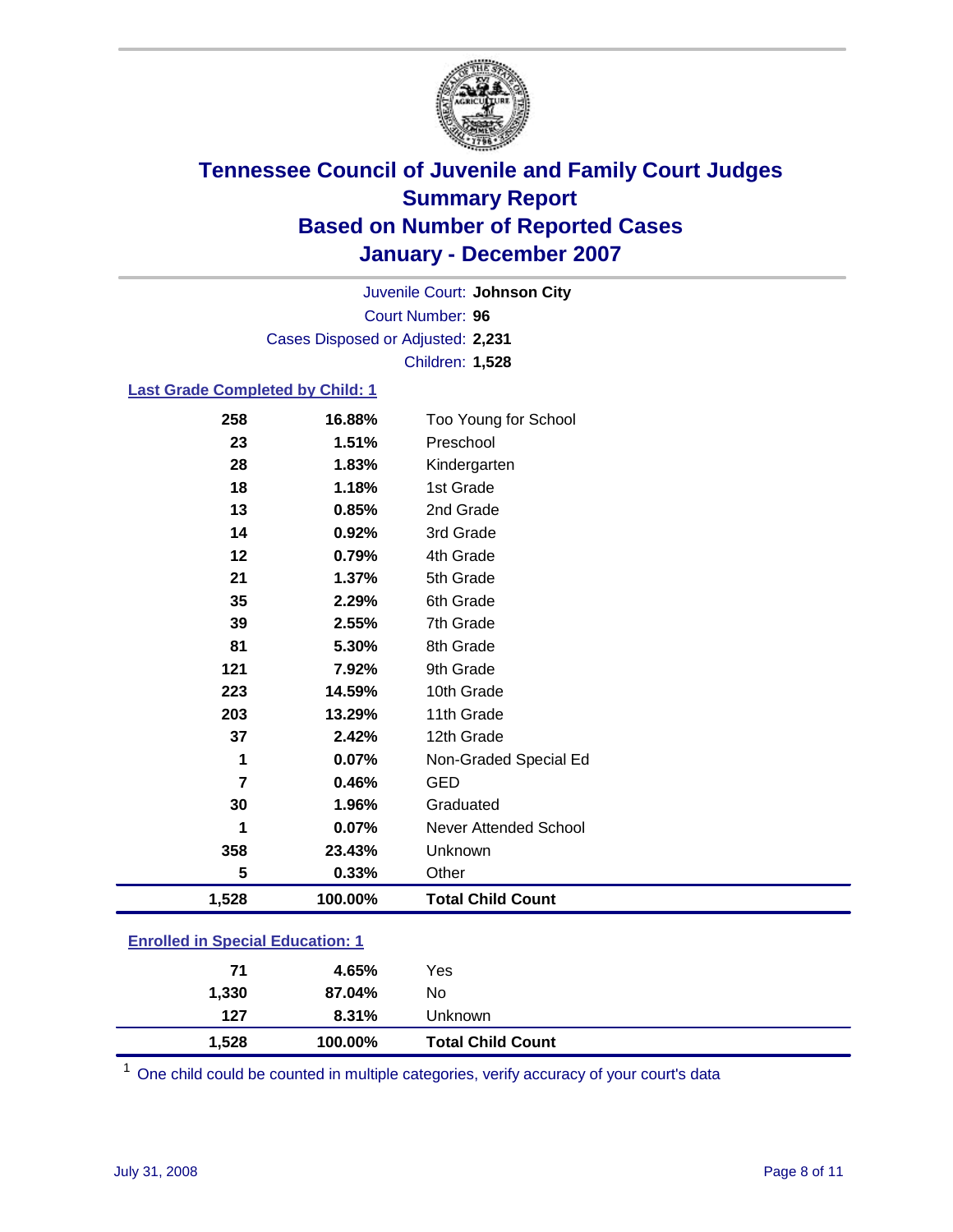

| Juvenile Court: Johnson City |                                   |                           |  |  |  |
|------------------------------|-----------------------------------|---------------------------|--|--|--|
|                              | Court Number: 96                  |                           |  |  |  |
|                              | Cases Disposed or Adjusted: 2,231 |                           |  |  |  |
|                              | <b>Children: 1,528</b>            |                           |  |  |  |
|                              | <b>Action Executed By: 1</b>      |                           |  |  |  |
| 2,530                        | 97.46%                            | Judge                     |  |  |  |
| $\mathbf{2}$                 | 0.08%                             | Referee                   |  |  |  |
| 64                           | 2.47%                             | <b>YSO</b>                |  |  |  |
| 0                            | $0.00\%$                          | Other                     |  |  |  |
| 0                            | $0.00\%$                          | Unknown / Not Reported    |  |  |  |
| 2,596                        | 100.00%                           | <b>Total Action Count</b> |  |  |  |

### **Formal / Informal Actions: 1**

| 876   | 33.74%   | Dismissed                                        |
|-------|----------|--------------------------------------------------|
|       | 0.04%    | Retired / Nolle Prosequi                         |
| 245   | 9.44%    | <b>Complaint Substantiated Delinquent</b>        |
| 137   | 5.28%    | <b>Complaint Substantiated Status Offender</b>   |
| 127   | 4.89%    | <b>Complaint Substantiated Dependent/Neglect</b> |
| 0     | $0.00\%$ | <b>Complaint Substantiated Abused</b>            |
| 0     | 0.00%    | <b>Complaint Substantiated Mentally III</b>      |
| 29    | 1.12%    | Informal Adjustment                              |
| 127   | 4.89%    | <b>Pretrial Diversion</b>                        |
| 0     | 0.00%    | <b>Transfer to Adult Court Hearing</b>           |
| 0     | $0.00\%$ | Charges Cleared by Transfer to Adult Court       |
| 713   | 27.47%   | Special Proceeding                               |
| 234   | 9.01%    | <b>Review Concluded</b>                          |
| 4     | 0.15%    | Case Held Open                                   |
| 103   | 3.97%    | Other                                            |
| 0     | $0.00\%$ | Unknown / Not Reported                           |
| 2,596 | 100.00%  | <b>Total Action Count</b>                        |

<sup>1</sup> If different than number of Referral Reasons (2596), verify accuracy of your court's data.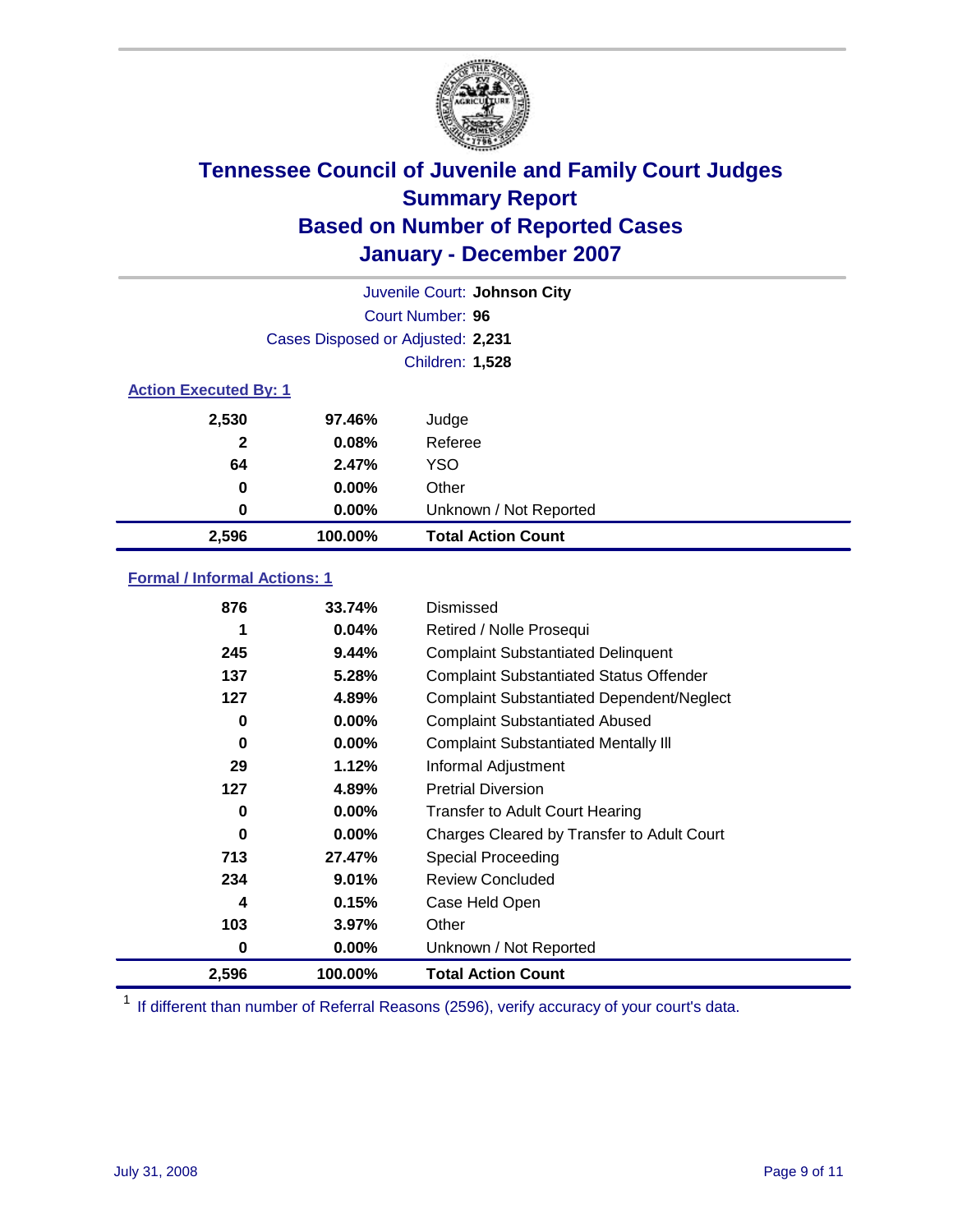

|                       |                                   | Juvenile Court: Johnson City                          |
|-----------------------|-----------------------------------|-------------------------------------------------------|
|                       |                                   | Court Number: 96                                      |
|                       | Cases Disposed or Adjusted: 2,231 |                                                       |
|                       |                                   | Children: 1,528                                       |
| <b>Case Outcomes:</b> |                                   | There can be multiple outcomes for one child or case. |
| 361                   | 9.47%                             | <b>Case Dismissed</b>                                 |
| 29                    | 0.76%                             | Case Retired or Nolle Prosequi                        |
| 4                     | 0.10%                             | Warned / Counseled                                    |
| 19                    | 0.50%                             | <b>Held Open For Review</b>                           |
| 301                   | 7.90%                             | Supervision / Probation to Juvenile Court             |
| 0                     | 0.00%                             | <b>Probation to Parents</b>                           |
| 141                   | 3.70%                             | Referral to Another Entity for Supervision / Service  |
| 68                    | 1.78%                             | Referred for Mental Health Counseling                 |
| 64                    | 1.68%                             | Referred for Alcohol and Drug Counseling              |
| 5                     | 0.13%                             | <b>Referred to Alternative School</b>                 |
| 0                     | 0.00%                             | Referred to Private Child Agency                      |
| 360                   | 9.45%                             | Referred to Defensive Driving School                  |
| 0                     | 0.00%                             | Referred to Alcohol Safety School                     |
| 7                     | 0.18%                             | Referred to Juvenile Court Education-Based Program    |
| 17                    | 0.45%                             | Driver's License Held Informally                      |
| 0                     | 0.00%                             | <b>Voluntary Placement with DMHMR</b>                 |
| 2                     | 0.05%                             | <b>Private Mental Health Placement</b>                |
| $\bf{0}$              | 0.00%                             | <b>Private MR Placement</b>                           |
| 3                     | 0.08%                             | Placement with City/County Agency/Facility            |
| 19                    | 0.50%                             | Placement with Relative / Other Individual            |
| 25                    | 0.66%                             | Fine                                                  |
| 212                   | 5.56%                             | <b>Public Service</b>                                 |
| 47                    | 1.23%                             | Restitution                                           |
| 0                     | 0.00%                             | <b>Runaway Returned</b>                               |
| 34                    | 0.89%                             | No Contact Order                                      |
| 0                     | 0.00%                             | Injunction Other than No Contact Order                |
| 3                     | 0.08%                             | <b>House Arrest</b>                                   |
| 190                   | 4.99%                             | <b>Court Defined Curfew</b>                           |
| 34                    | 0.89%                             | Dismissed from Informal Adjustment                    |
| 97                    | 2.55%                             | <b>Dismissed from Pretrial Diversion</b>              |
| 44                    | 1.15%                             | <b>Released from Probation</b>                        |
| 0                     | 0.00%                             | <b>Transferred to Adult Court</b>                     |
| 0                     | 0.00%                             | <b>DMHMR Involuntary Commitment</b>                   |